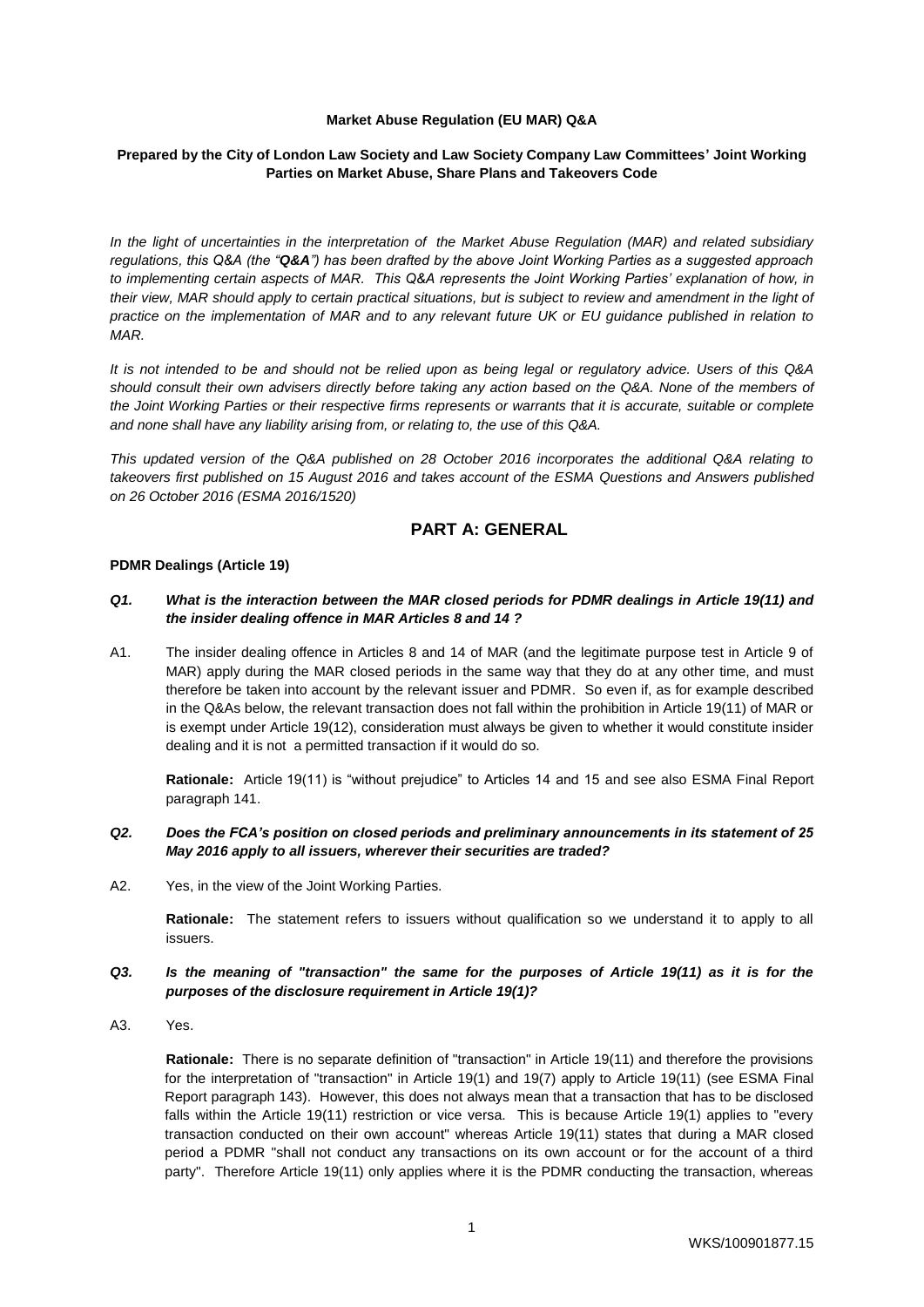Article 19(1) does not (see ESMA Final Report, paragraph 146) and Article 19(11) applies to transactions on behalf of a third party whereas Article 19(1) does not. The timing of the restriction versus the notification obligation is also different as described in Q4 below, because Article 19(11) only applies when the PDMR conducts the transaction during a closed period.

#### *Q4. How do the MAR closed periods affect conditional transactions?*

A4. Provided that at the time of entry into the transaction, he or she does not have inside information, a PDMR may enter into a conditional transaction where one or more conditions outside the control of the PDMR is satisfied during a MAR closed period (whether or not the transaction is then completed), but cannot enter into a conditional transaction during a MAR closed period.

**Rationale:** The purpose of the prohibition in Article 19(11) is to prevent insider dealing by PDMRs. When the decision to trade (here the entry into the conditional transaction) is made outside the MAR closed period, the PDMR is not "trading" during the MAR closed period (see Recital (61) to the MAR). Therefore if satisfaction of the condition is outside the control of the PDMR and the only action taken by a PDMR takes place before the start of a closed period, there is no "conduct" by the PDMR during the closed period for the purposes of Article 19(11) and so the restriction will not apply even if the transaction is completed during the closed period, so that the acquisition or disposal of shares occurs during a MAR closed period. If the PDMR takes any action during a MAR closed period, then that will fall within the restriction even if the transaction is completed after the end of the closed period. Similarly the prohibition applies to a conditional contract entered into during a closed period even if the condition cannot be satisfied until after the end of a closed period and even though the transaction is not required to be disclosed under Article 19(1) until the condition is satisfied. See also Article 9(3) which makes it clear that performing a contractual obligation entered into prior to possessing inside information is not insider dealing.

#### *Q5. Is an issuer subject to the MAR closed period?*

A5. A transaction in relation to its shares or debt instruments by the issuer does not fall within the prohibition or PDMR transactions in Article 19(11), even though it will be the PDMRs (or some of them) that cause the issuer to act. For example, the approval by one or more PDMRs of a buyback by the issuer or an award of shares under an employee share scheme or another issue of shares during a MAR closed period would not fall within the restriction in Article 19(11). However, the transaction could still be market manipulation or (if it had inside information at the time) insider dealing by the issuer– see Q1.

**Rationale:** Article 19(11) EU MAR prohibits PDMRs from conducting any transactions "on its own account or for the account of a third party" during a MAR closed period. However, the actions by a PDMR, acting in his capacity as a director or employee of the issuer, when approving transactions undertaken by the issuer do not amount to conducting a transaction "for the account" of the issuer.

## *Q6. What exchange rate should be used for calculating the EUR 5,000 threshold in EU MAR Article 19(8)?*

- A6. See ESMA's Questions and Answers on the Market Abuse Regulation: Section 2 (Managers' transactions) Question and Answer 1 https://www.esma.europa.eu/sites/default/files/library/2016-1520\_mar\_qa.pdf
- *Q7. I am a director of a company, A, whose shares are traded on AIM. I am also a person discharging managerial responsibilities in another company, B. I do not control more than 50% of the shares of B. Is B one of my "persons closely associated" so that B must notify A under Article 19(1) of transactions in A's shares conducted on its own account?*
- A7. B will only be treated as a "person closely associated" for the purposes of EU MAR if the director is:
	- (a) the sole director of B or has the right to appoint a majority of the board of directors of B; or
	- (b) the director (or senior executive) that personally has control over B's management decisions affecting B's future development and business prospects.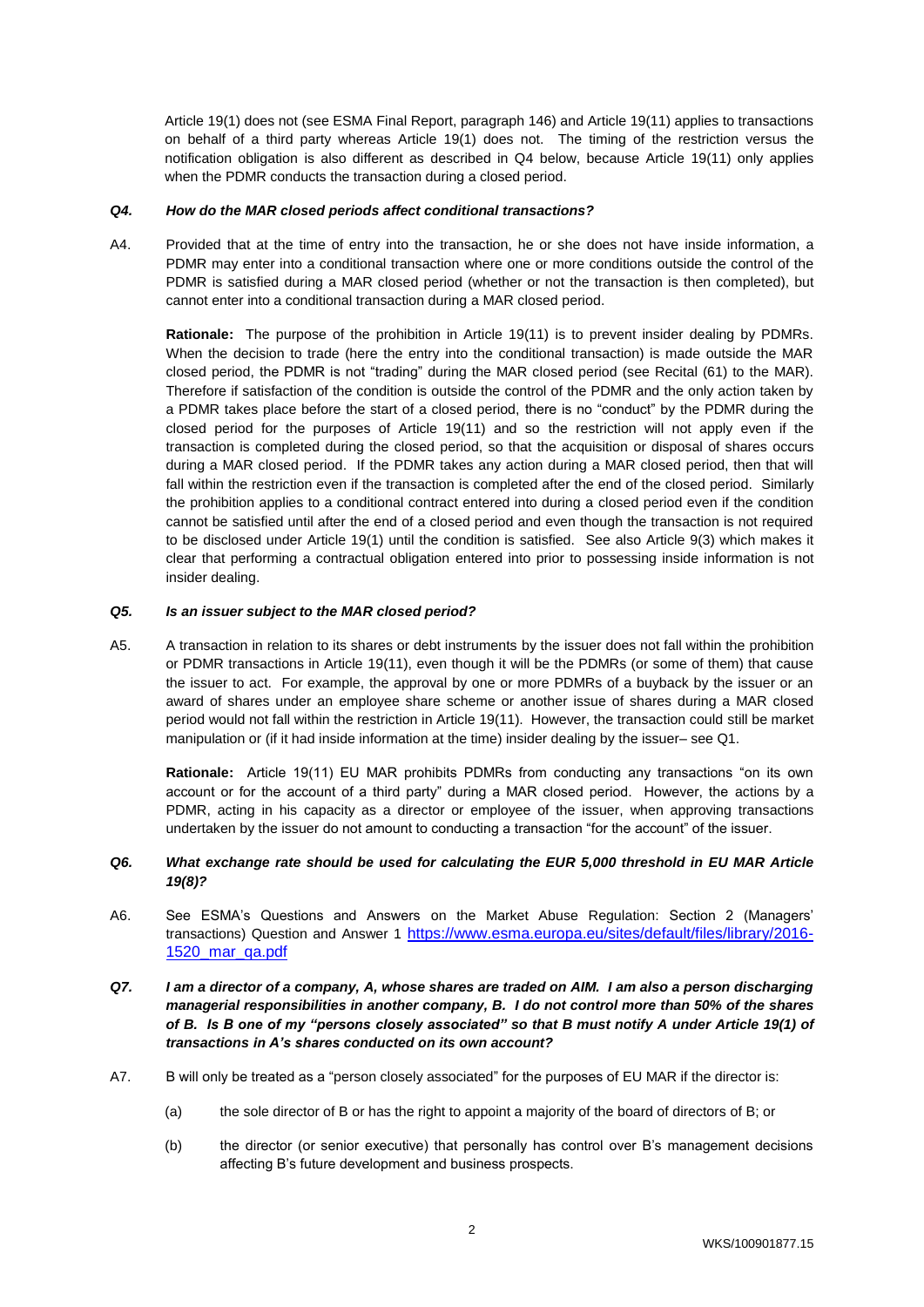**Rationale:** B does not fall within Article 3(1)(26)(b) because the director does not control B and is not solely responsible for its management decisions. See also Market Watch No 12 - the definition of a PCA is the same as that under the Market Abuse Directive.

## *Q8. How should the introduction to Article 9 of the Delegated Regulation be interpreted as regards the issuer having a right to permit dealings "including but not limited to" the circumstances listed in Article 9?*

A8. This means that the circumstances set out in Article 9 are a non-exhaustive list of circumstances to which the exception in Article 19(12)(b) can apply, but the issuer should not permit other transactions unless they meet the tests in Article 7(1) of the Delegated Regulation and are analogous in substance to those listed in Article 9.

**Rationale:** The wording of Article 9 of the Delegated Regulation makes it clear that the list is nonexhaustive. In making a judgement as to whether to permit a particular transaction, issuers should apply a substantive test using the principles illustrated by the specific circumstances listed in Article 9.

## *Q9. What falls within the exception for "entitlement of shares" in Article 19(12)(b)?*

A9. The scope of the exception for "qualification or entitlement of shares" is uncertain, but we consider that it would be broad enough to encompass rights issues and bonus issues under which (subject to exclusions for certain overseas shareholders) all shareholders are allocated nil-paid rights (in the case of a rights issue) or ordinary shares or subscription shares free of payment in the case of a bonus issue. Provided the PDMR is given permission by the issuer to deal and the transaction cannot be conducted at another time than during a MAR closed period because the opening date and the final date for the entitlement fall during a MAR closed period, a PDMR is permitted to receive shares under a bonus issue and (provided they have no inside information) to undertake or elect to take up entitlements under a rights issue or to allow entitlements to lapse.

**Rationale:** Transactions made under or related to an entitlement of shares fall within the permitted exceptions in EU MAR Article 19(12)(b). The concept should be regarded as including any entitlement to shares derived from being an existing shareholder, and see Article 9(e) of the Delegated Regulation.

## *Q10. Can a PDMR acquire shares under a share savings scheme or a dividend reinvestment plan during a MAR closed period?*

A10. Whether or not they are an employee of the issuer, if a PDMR enters into a share savings scheme or makes a standing election to reinvest dividends and other distributions received in the issuer's shares in each case outside a MAR closed period or prior to 3 July 2016 and has no inside information at that time, the PDMR can continue to acquire shares under the relevant scheme or election but must not cancel or amend his or her participation during a MAR closed period.

**Rationale**: The purpose of the prohibition in Article 19(11) is to prevent insider dealing by PDMRs. When the decision to trade (here the entry into the trading or savings scheme or dividend investment plan) is made outside the MAR closed period, the PDMR is not "trading" during the MAR closed period (see Recital (61) to the MAR). Therefore the only action taken by a PDMR takes place before the start of a closed period, there is no "conduct" by the PDMR during the closed period for the purposes of Article 19(11) and so the restriction will not apply even if the acquisition of shares occurs during a MAR closed period.

## *Q11. Can a PDMR acquire or dispose of shares under a trading plan during a MAR closed period?*

- A11. The trading plan is a written plan entered into between the PDMR and an independent third party, which sets out a strategy for the acquisition and/or disposal of shares by the PDMR and either:
	- (a) specifies the amount of shares to be dealt in and the price at which and the date on which the shares are to be dealt in; or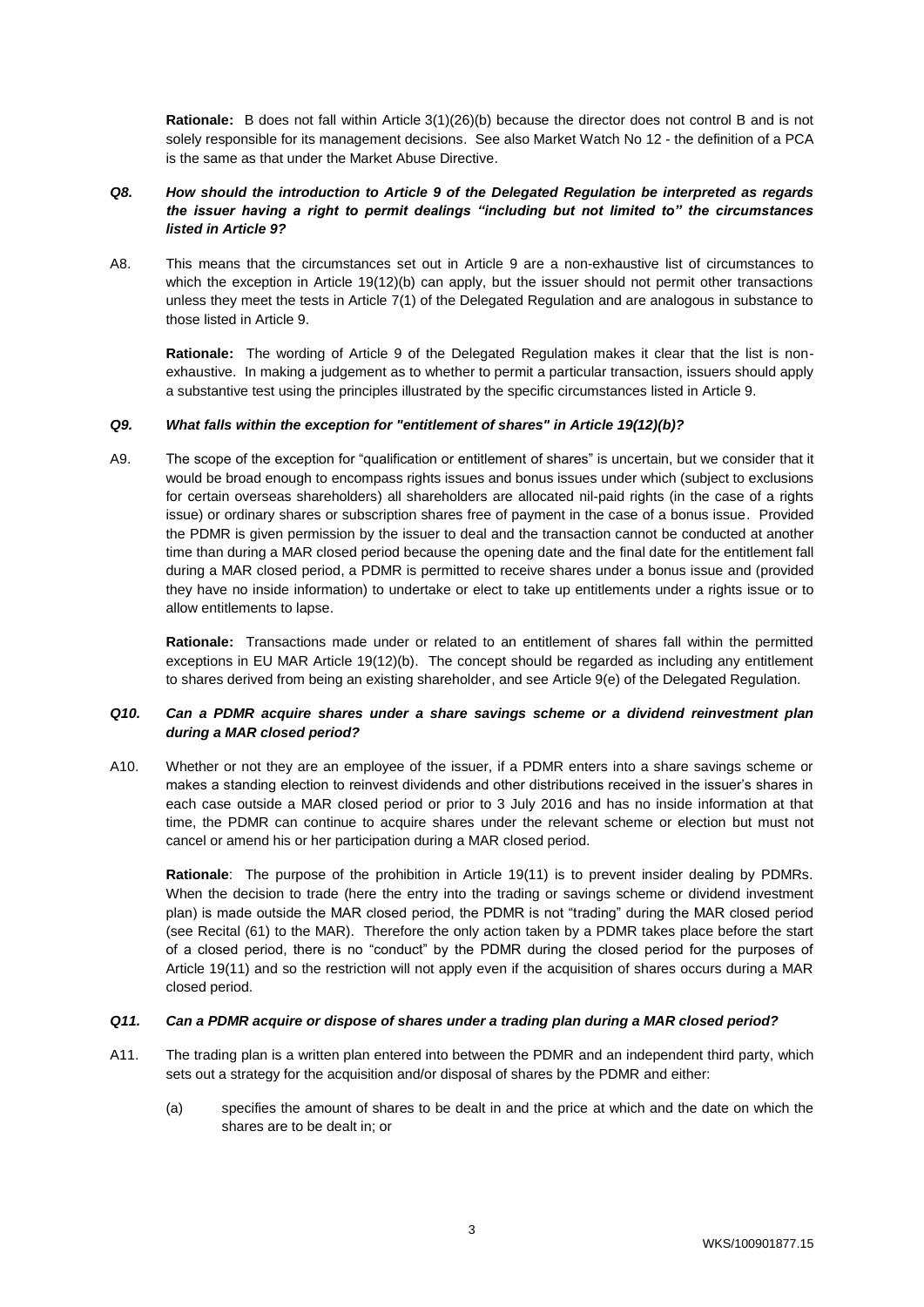- (b) gives discretion to that independent third party to make trading decisions about the amount of shares to be dealt in and the price at which and the date on which the shares are to be dealt in; or
- (c) includes a method for determining the amount of shares to be dealt in and the price at which and the date on which the shares are to be dealt in.

Provided that the trading plan is entered into prior to 3 July 2016 or outside a MAR closed period and the PDMR has no inside information at that time, the PDMR can continue to acquire or dispose of shares under the trading plan but must not cancel or amend their participation during a MAR closed period.

**Rationale:** The purpose of the prohibition in Article 19(11) is to prevent insider dealing by PDMRs. When the decision to trade (here the entry into the trading or savings scheme or dividend investment plan) is made outside the MAR closed period, the PDMR is not "trading" during the MAR closed period (see Recital (61) to the MAR). Therefore the only action taken by a PDMR takes place before the start of a closed period, there is no "conduct" by the PDMR during the closed period for the purposes of Article 19(11) and so the restriction will not apply even if the acquisition or sale of shares occurs during a MAR closed period.

- *Q12. If a PDMR has entered into an arrangement, outside a MAR closed period, to acquire shares on a monthly basis from salary (including under an HMRC tax-advantaged Share Incentive Plan), can the PDMR continue to acquire shares for the month in which the acquisition date falls within a closed period?*
- A12. Yes, as the purchase is pre-planned outside the MAR closed period.

**Rationale:** Implementation of transactions committed in advance of a MAR period are not transaction conducted by the PDMR during the closed period. (See Q3 and Q4 and ESMA Final Report paragraph 146). In addition the purchase falls within Article 9(d) of the Delegated Regulation (EU) 2016/522 and Article 7(1)(b) of the Delegated Regulation will be met (as the purchase is pre-planned and the PDMR's purchase must be made at the same time as purchases are made by all other participating employees).

## *Q13. Can a PDMR who is a non-executive director and has agreed, outside a closed period, to receive shares monthly in lieu of fees, or reinvest cash fees received in the acquisition of shares, receive or acquire shares in a closed period?*

A13. Yes, so long as the receipt or acquisition of shares is an automatic event (i.e. there is no decision made, or discretion exercised, by the PDMR).

**Rationale:** Implementation of transactions committed in advance of a MAR period are not transactions conducted by the PDMR during the closed period. (See Q3 and Q4 and ESMA Final Report paragraph 146). In addition, this receipt or acquisition is permitted under Article 9(d) of the Delegated Regulation and Article 7(1)(b) of the Delegated Regulation will be met (as purchases/acquisitions are made on a pre-planned timetable). Although Article 9(d) refers to "an employee saving scheme" (and a nonexecutive director is not an employee), Article 9(d) must be read in the context of Article 19(12)(b) MAR which refers to an issuer being permitted to allow a PDMR to trade on its own account under "an employee share or savings scheme" (and this term is also used in Recital (24) of the Delegated Regulation).

## *Q14. Apart from the events specifically referred to in Article 10 of the Delegated Regulation (EU) 2016/523, should transactions be notified where the PDMR and their persons closely associated do not take any other action in relation to a transaction in financial instruments?*

A14. Only when the shares are transferred to the PDMR or their person(s) closely associated. For example the automatic vesting of a share award prior to the transfer of shares to the PDMR or dealings by the trustees of an employee benefit trust (EBT) (of which the PDMR or their person(s) closely associated is a beneficiary) for the benefit of all beneficiaries will not be notifiable until the shares are transferred to the PDMR.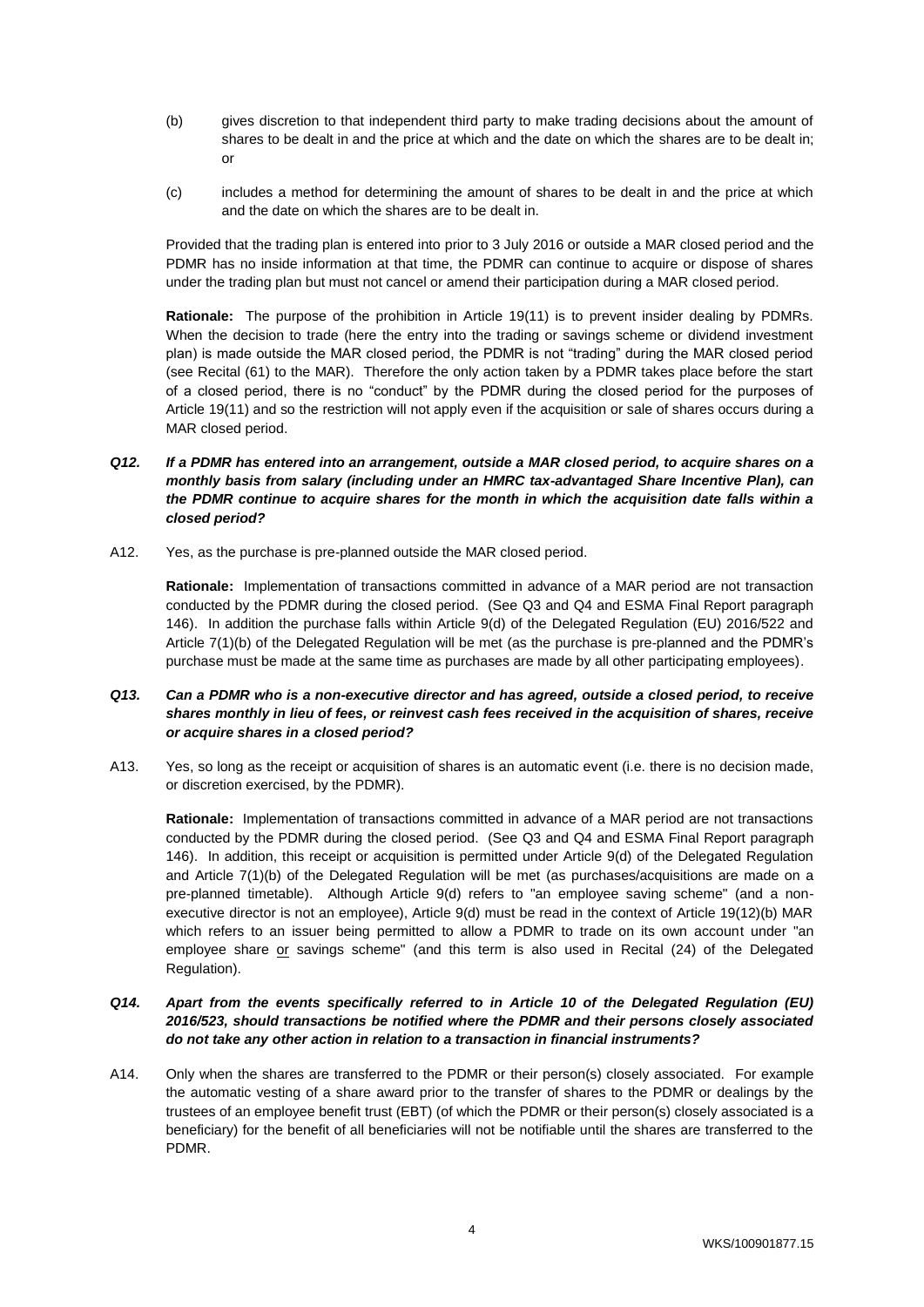**Rationale:** In addition to the events specifically referred to in Article 10 of the Delegated Regulation (EU) 2016/523 which are notifiable, transactions likely to be considered 'conducted on the PDMR's own account' and thus notifiable under Article 19(1) of the Market Abuse Regulation (EU) 596/2014 are transactions for which the PDMR has not given any instruction, consent or otherwise had any control over at any point before the shares are transferred to the PDMR. (*Note: References in A13 to PDMR include references to the persons closely associated with the PDMR*).

- *Q15. Can a PDMR transfer shares of the issuer following exercise of an option under an HMRC taxadvantaged SAYE option scheme (or equivalent scheme) or release of shares from an HMRC taxadvantaged Share Incentive Plan (SIP) (or equivalent plan) into a savings scheme investing in securities of the issuer during a MAR closed period?*
- A15. Provided that (i) the transfer is for nil consideration, (ii) the PDMR does not possess inside information and (iii) the issuer is satisfied with the PDMR's explanation that the transaction cannot be conducted at another time, the issuer may permit the transfer. An example of this would be where shares are transferred within 90 days of coming out of a SAYE or SIP to an Individual Savings Account (ISA) with the same capital gains tax base cost.

**Rationale:** The transaction falls within Article 19(12)(b) and 9(e) and Article 7(1)(b) of the Delegated Regulation and see Recital (25) of the Delegated Regulation.

## *Q16. Is the cancellation or surrender of an option (or other right to acquire shares) awarded to a PDMR under an employee share scheme permitted during a MAR closed period?*

A16. An automatic cancellation (i.e. a lapse under the scheme rules) is permitted but a surrender by a PDMR is not. A surrender by the PDMR will be a transaction conducted by the PDMR and should not take place during a closed period, whether or not the PDMR receives any payment or other consideration for it.

**Rationale:** A cancellation automatically under the scheme rules is not trading by a PDMR and so is outside the scope of Article 19(11) (see Recital (61) of MAR and Recital (24) of the Delegated Regulation).

## *Q17. I am one of three trustees whose investments include securities of a company of which I am a PDMR. Can the trust deal during a MAR closed period?*

A17. Yes if the decision to deal is taken by the other trustees or by investment managers on behalf of the trustees independently of you, that is without consultation with or other involvement of you.

**Rationale:** The trustee who is a PDMR is not participating in the decision for the trust to deal so the transaction is not conducted by the PDMR.

### *Q18. What evidence (if any) does a PDMR have to provide when asking for permission to deal in a MAR closed period.*

A18. In general the PDMR must be able to demonstrate that the particular transaction cannot be executed at another moment in time than during the MAR closed period. Where the proposed dealing is in relation to (i) an employee share or saving scheme or (ii) qualification or entitlements of shares, it is not necessary for the PDMR to provide a reasoned written request (a clearance from the issuer is still required although a single clearance can be given at the outset of the arrangement given that the arrangement is implemented by the issuer).

**Rationale:** Article 7(1)(b) of the Commission Delegated Regulation (EU) 2016/522 applies to all transactions for which Article 19(12) is being relied on to provide an exemption for conducting a transaction during a closed period, and not just to exceptional circumstances. Article 7(2) of the Delegated Regulation only applies to Article 19(12)(a)) and paragraph 156 of ESMA's Final Report provides that an issuer can permit dealings under Article 19(12(b) without requiring a case-by-case assessment.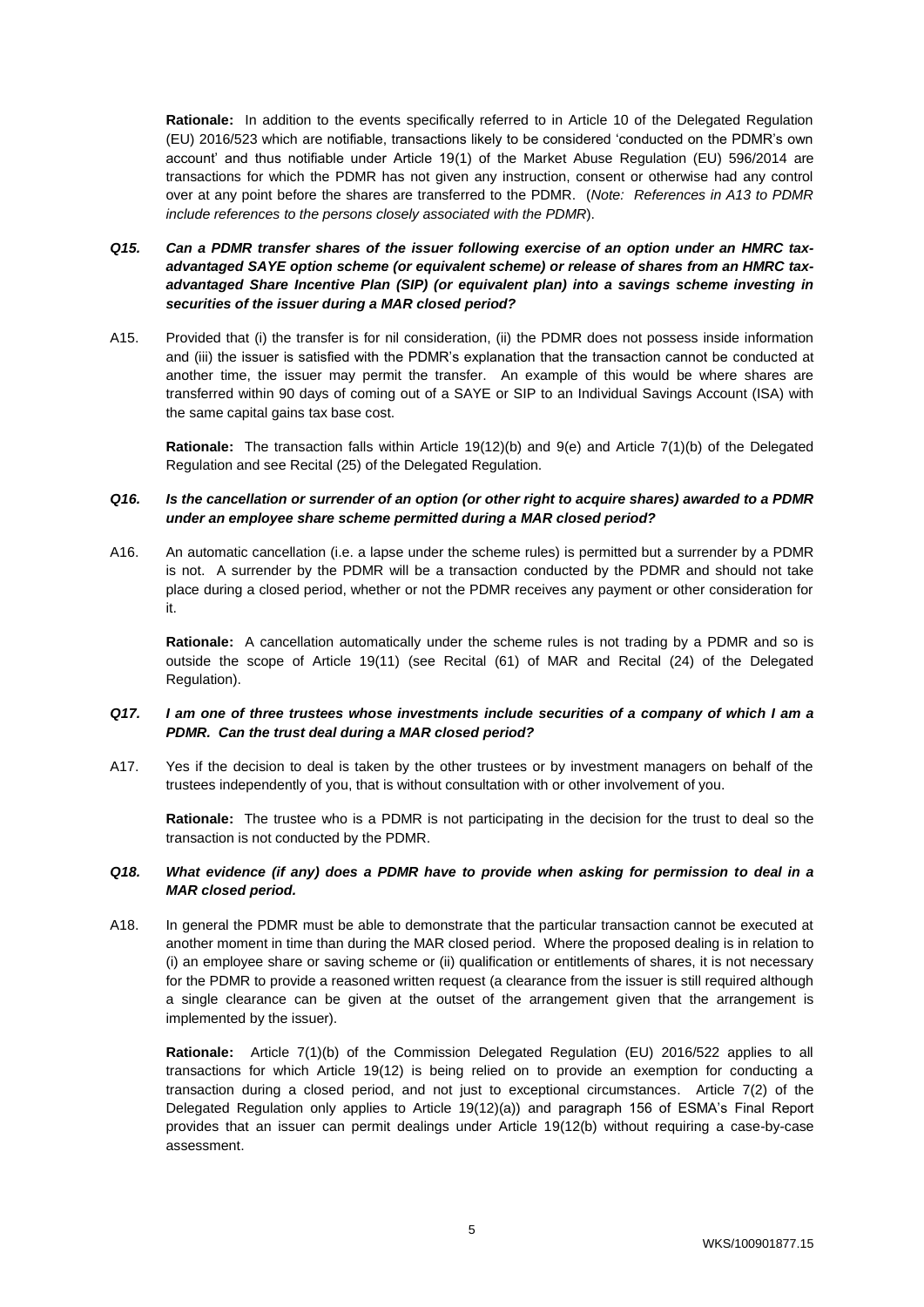## *Q19. Must a PDMR or their PCA notify dealings by him in units or shares in a collective investment undertaking or portfolio of assets where the undertaking or portfolio invests in shares of the issuer in relation to which he or she is a PDMR?*

A19. If the collective investment undertaking or portfolio of assets is one in respect of which (i) the PDMR or PCA has ascertained that exposure to the shares or debt instruments of the issuer does not exceed 20% of the total assets held by that collective investment undertaking or portfolio of assets at the time of dealing or (ii) the PDMR or PCA does not know, and could not reasonably know, the percentage of total assets represented by the issuer's share or debt instruments and there is no reason for the PDMR to believe that the 20% limit is exceeded, the transactions in the issuer's shares by the collective investment undertaking or portfolio of assets are excluded from the obligation to notify transactions under Article 19(1).

**Rationale**: Article 19 (1a) of MAR as inserted by the Benchmark Regulation and see paragraphs 145- 146 ESMA Final Report.

- *Q20. Must a PDMR or PCA notify deals in the issuer's securities by a collective investment undertaking (such as UCITS, a NURS and an Alternative Investment Fund, including a quoted*  investment trust or company) or a portfolio of assets in which the PDMR or PCA holds units or *shares?*
- A20. Transactions in shares or debt instruments or linked financial instruments by a collective investment undertaking in which the PDMR or PCA has invested do not need to be notified if the manager of the undertaking has full discretion and does not receive any instructions or suggestions on portfolio composition directly or indirectly from the investors in the collective investment undertaking.

**Rationale:** Article 19(7) of MAR as amended by the Benchmark Regulation.

- *Q21. Is an investment by a PDMR in a collective investment undertaking or portfolio of assets that is excluded from the notification obligations (by virtue of Article 19(1)(a) – as inserted by the Benchmark Regulation) prohibited during a MAR closed period?*
- A21. No.

**Rationale:** As noted above in Q3, there is no separate definition of "transaction" in Article 19(11) and therefore the provisions for the interpretation of "transaction" in Article 19(1) and 19(7) apply to Article 19(11). There is no policy reason why investments by a PDMR in funds/portfolios of assets that do not meet the threshold for notification should be subject to restrictions during a closed period. As noted above in Q3, transactions executed by the manager of such a collective investment undertaking on a fully discretionary basis would not be caught at all by the language of Article 19(11) as the PDMR is not itself conducting the transaction.

#### *Q22. Can the manager of a collective investment undertaking or portfolio of assets in which a PDMR is invested deal during the MAR closed period?*

A22. Yes, provided that the conditions set out in the answer to Q20 apply to that PDMR.

**Rationale:** This is not a transaction conducted by a PDMR.

#### *Share Buy-Backs (Article 5)*

#### *Q23. Can an issuer operate a share buy-back programme which does not satisfy the conditions in Article 5 of EU MAR and the Level 2 Regulation?*

A23. Provided that an issuer has disclosed all inside information at the relevant time, and the share buy-backs are conducted in a way which does not otherwise mislead or manipulate the market, own share buybacks outside the Article 5 exemption will not constitute market abuse. Issuers may think it appropriate to observe the same restrictions on purchases of their own securities during MAR closed periods as applied under the Listing Rules in force prior to MAR implementation, that is by doing so under a timescheduled or independent broker-managed buy-back programme.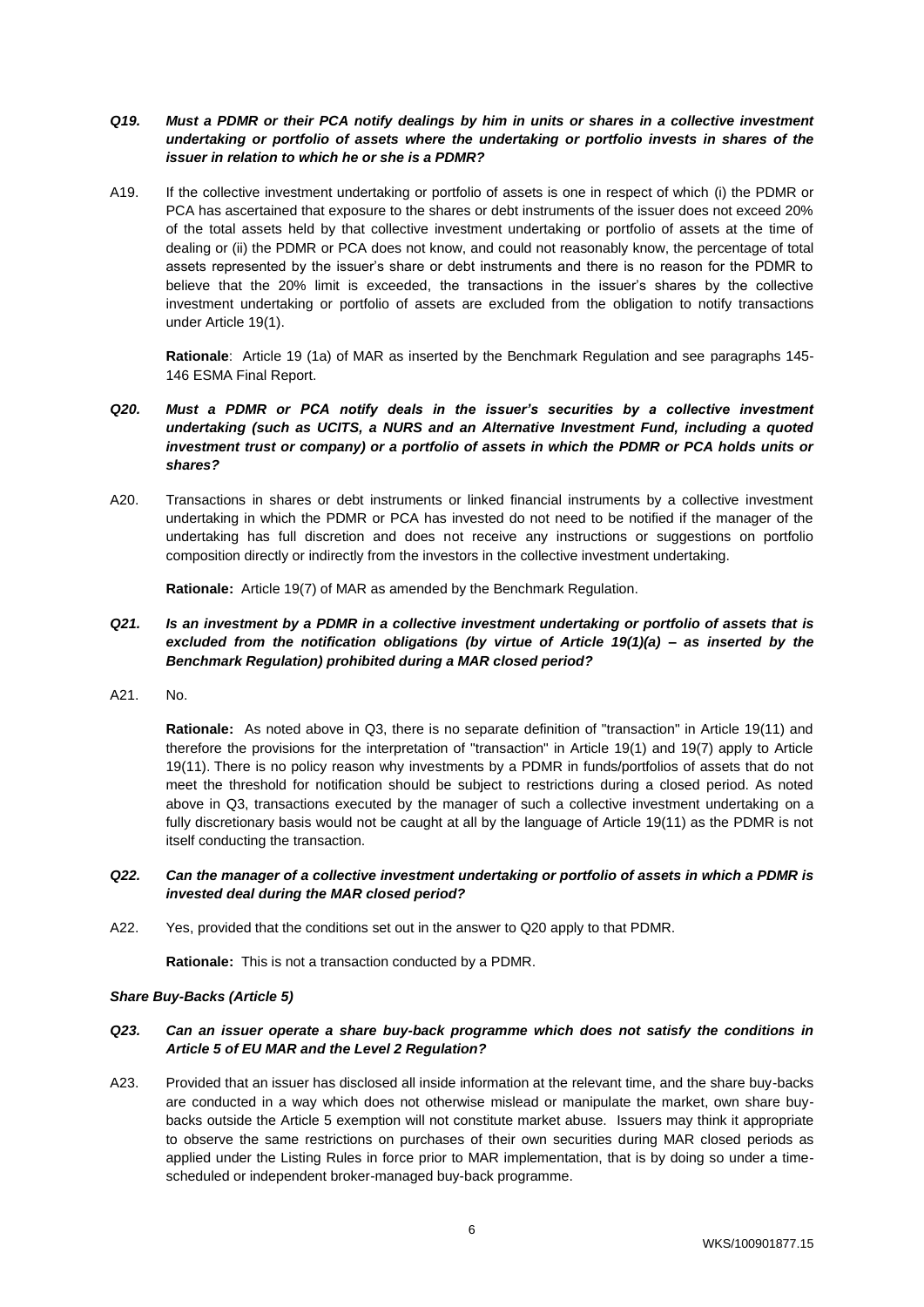An investment company can purchase its own shares during a MAR closed period if it is satisfied that all inside information that the directors and the issuer may have has previously been notified to a RIS. In order to demonstrate this, investment companies should consider whether, prior to conducting any buybacks during a MAR closed period, they should follow the practice previously required under the Listing Rules of making a regulatory announcement at the start of the MAR closed period or, if later before conducting any share buy-backs, that the issuer is satisfied that all inside information has previously been notified.

**Rationale:** Recital (12) of EU MAR states that "trading in own shares in buy-back programmes… which would not benefit from the exemptions under this Regulation shall not of itself be deemed to constitute market abuse", so it is clear that the Article 5 exemption provides a safe harbour and is not prescriptive.

The safe harbour under Article 4 of the Level 2 Regulation does not apply to share buy-backs during a MAR closed period except where there is a time scheduled buy-back programme or it is lead managed by an investment firm or credit institution which makes its trading decisions independently of the issuer. This does not mean that share buy-backs cannot be undertaken during a MAR closed period outside the exemptions provided that the issuer does not have inside information and the share buy-back does not constitute market manipulation or mislead the market.

## *Q24. Is stake-building permitted (by Article 9(5)) provided the only inside information the bidder has is (i) its intention to bid and (ii) its intention to stake-build?*

A24. Yes. This falls within Article 9(5) which refers to "its own knowledge that it has decided to acquire … financial instruments" and is wide enough to include both the intention to make a bid and the intention to acquire shares through stake-building.

**Rationale:** See also Recital (31) which provides that "Acting on the basis of one's own plans and strategies for trading should not be considered as using inside information".

The exclusion of stake-building from Article 9(4) does not impact the scope of Article 9(5).

## **Disclosure (Article 17)**

## *Q25. What must an issuer do to comply with the Implementing Technical Standards (ITS) for public disclosure of inside information?*

A25. Where an announcement (for example an announcement about a transaction), includes some items that are inside information, even if it includes other information that is not, it is sufficient to include a general reference such as "This announcement contains inside information". Where the announcement covers a number of clearly different matters that could have been the subject of separate announcements it would be appropriate to distinguish between those matters that include inside information and those that do not. However, it is important that inside information within the announcement is not concealed (ie buried in with large amounts of non-inside information).

**Rationale:** Article 1(b)(i) of the draft ITS requires that communications clearly identify that the information communicated is inside information. We consider that the general reference we have proposed will be sufficient to ensure investors are aware that the announcement contains inside information and to require greater specificity would be disproportionate.

## *Q26. In an announcement containing inside information who should be identified as the person making the notification?*

A26. The individual who manages the release of the announcement (for example the company secretary) should be named.

**Rationale:** We consider this approach to be appropriate because it provides potentially useful contact information.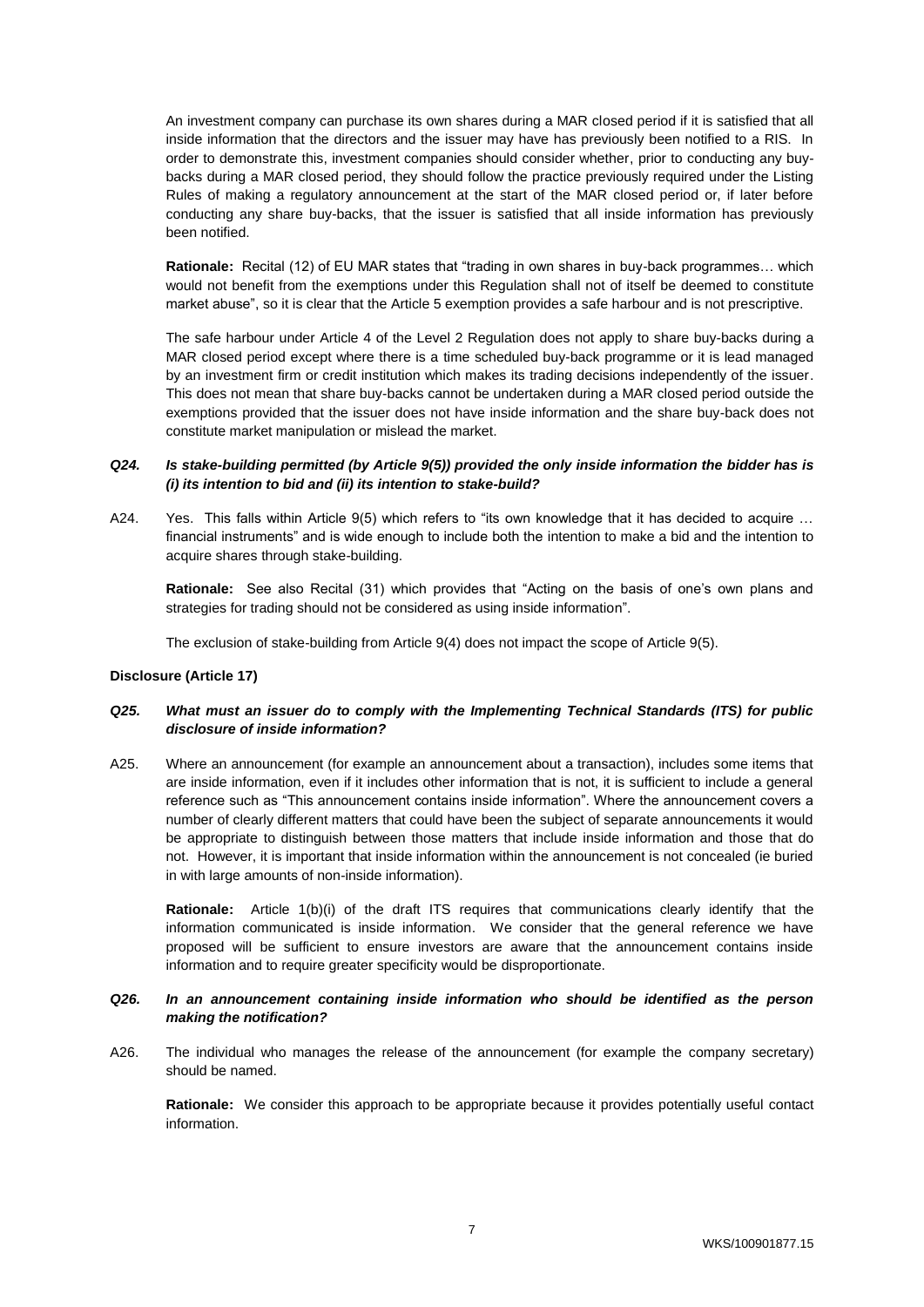## *Q27. How may an issuer comply with the requirement for inside information to be located "in an easily identifiable section of the [issuer's] website"?*

A27. Issuers can post announcements of inside information on the section of their website that contains all regulatory announcements and do not need to establish a separate section, only containing announcements which include inside information.

**Rationale:** This is consistent with paragraphs 220 and 221 of the ESMA Final Report.

#### *Q28. How should an issuer notify inside information when an RIS is not open for business?*

A28. Following DTR 1.3.6G will ensure that DTR 6.3.4R is complied with when a RIS is not open, although this may not be appropriate when an issuer also has securities traded on venues in other jurisdictions

**Rationale:** Article 17(1) requires issuers to make inside information public as soon as possible and states that the issuer "shall ensure that the inside information is made public in a manner which enables fast access and complete, correct and timely assessment of the information by the public and where applicable, in the officially appointed mechanism referred to in Article 21 of Directive 2004/109/EC of the European Parliament and the Council". Article 2 of the ITS on publication of inside information further states that inside information must be disseminated to as wide a public as possible, free of charge simultaneously throughout the Union.

DTR 1.3.6 previously stated that when inside information is required to be notified via an RIS at a time when the RIS is not open for business, the out of hours method of releasing inside information specified in DTR 1.3.6 "must" be used. The retained guidance in DTR 1.3.6 from 3 July states that the out of hours methods "may" be used when the RIS is not open for business. This means that issuers can satisfy their obligation to make inside information public as soon as possible under Article 17 by using the out of hours methods set out in DTR 1.3.6 although this may not be appropriate when an issuer also has securities traded on venues in other jurisdictions. Issuers could instead wait for the RIS to open for business, but in that case an issuer would need to consider by reference to the individual circumstances (including whether or not the securities are traded on another venue which will be open for business before the RIS opens and how long it is before the RIS opens) whether waiting for the opening of the RIS would reasonably be regarded as making the information public as soon as possible.

#### **Insider Lists (Article 18)**

#### *Q29. Which individuals should be included on insider lists for advisers to issuers?*

- A29. For advisers to issuers, staff need only be included on the insider lists if they meet two tests:
	- performing tasks through which they have access to inside information on the issuer; and
	- they are acting on behalf of or for the account of the issuer.

It is the deal teams and client-facing staff who generally should be included on the list, if they have access to inside information. Secretarial staff and other support staff who have access should also be included (although individuals with the ability to access IT systems but whose duties do not require them to access inside information do not need to be included unless they actually have accessed it). Senior management who receive management information or sit on review committees even if they are not involved in the transaction must be included.

**Rationale:** This test is substantially the same as under the Market Abuse Directive and see Market Watch 24 and CESR guidance.

## *Q30. How do issuers and their advisers complete the national identification number column in the Insider List templates in respect of British and other nationals who do not have national identification numbers?*

A30. For UK nationals this can be left blank, as it is only required to be completed "if applicable". For other nationals, who have a national identification number, that number should be included.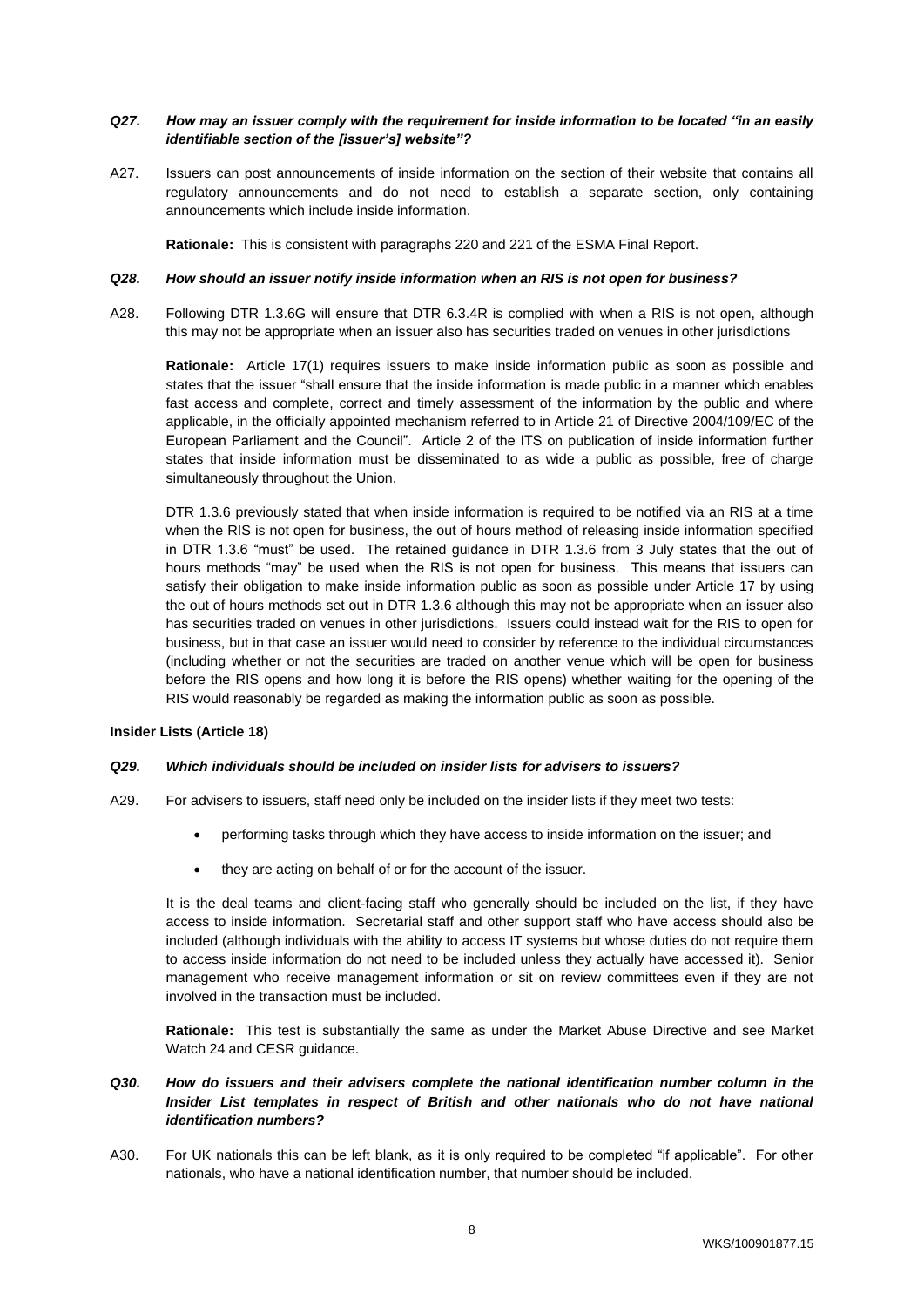**Rationale:** UK citizens do not have national identification numbers so the requirement cannot apply.

#### *Investment Recommendations (Article 20)*

- *Q31. If a circular contains a voting recommendation by the board of an issuer, as required by the Listing Rules, does this constitute an "investment recommendation" for the purposes of Article 20 of EU MAR?*
- A31. A voting recommendation in the form required under the Listing Rules is not an "investment recommendation" or "information recommending or suggesting an investment strategy" for the purposes of EU MAR and so falls outside the requirements of Article 20.

**Rationale:** Communications between a Board and shareholders are subject to legal duties and responsibilities and are not within the scope of "persons other than those referred to in point (i) of Article 1(34)(ii). Also a decision to vote is not an "investment decision" for the purposes of Article 1(34)(ii). See also Q32.

## *Q32. Will the directors' recommendation of a takeover offer be treated as "an investment recommendation or other information recommending or suggesting an investment strategy" under Article 20?*

A32. No. Article 20 is not intended to capture directors' recommendations on a takeover, whether effected by way of a contractual offer or a scheme of arrangement. This is the same whether the consideration is cash or bidder shares, or includes a mix and match. Neither should the independent adviser's opinion to the target company board be treated as falling within Article 20.

**Rationale:** Such recommendations are made in the context of the specific relationship/duties existing between directors and shareholders and are subject to the specific regime and requirements set out in the Takeover Code. See also Q31.

# **PART B: TAKEOVERS**

## *Market soundings (Article 11)*

- *Q1. If the bidder and target negotiate the terms of an irrevocable undertaking to accept the offer/vote in favour of the scheme (as applicable) that is intended to be given by target directors, will those communications fall within the market soundings regime?*
- A1. No.

**Rationale:** The negotiation of the terms of the irrevocable undertaking involves communications between the bidder and target (represented by its directors) and not communications with a "person entitled to securities" of the target as referred to in Article 11(2). A bidder seeking a recommendation from a target board will approach the target board and put forward an indicative offer that is subject to a number of conditions. These will invariably include a requirement that those target directors who hold shares will give irrevocable undertakings to accept the offer/vote in favour of the scheme (as applicable). If a recommendation is forthcoming, the target directors will agree to provide such undertakings. The approach to the target board is not made in order to ascertain the willingness of the directors to accept the offer/vote in favour of the scheme but in order to obtain a recommendation of the offer (and in considering whether to do so the directors are expected to consider the interests of the company and all its shareholders and not their own personal position). The fact that a decision to recommend will lead to an expectation that the directors will enter into irrevocable undertakings is a consequence and not an objective of the approach, which is not therefore a market sounding. If target board decides to recommend the offer, the terms of the irrevocable undertaking would then typically be negotiated and agreed as between the bidder and target and their respective legal advisers (see Q2 below), and, as noted, all the target directors would then be expected to enter into the agreed form of undertaking.

*Q2. Where the terms of an irrevocable undertaking to accept the offer/vote in favour of the scheme (as applicable) intended to be given by target directors have been agreed between the bidder and*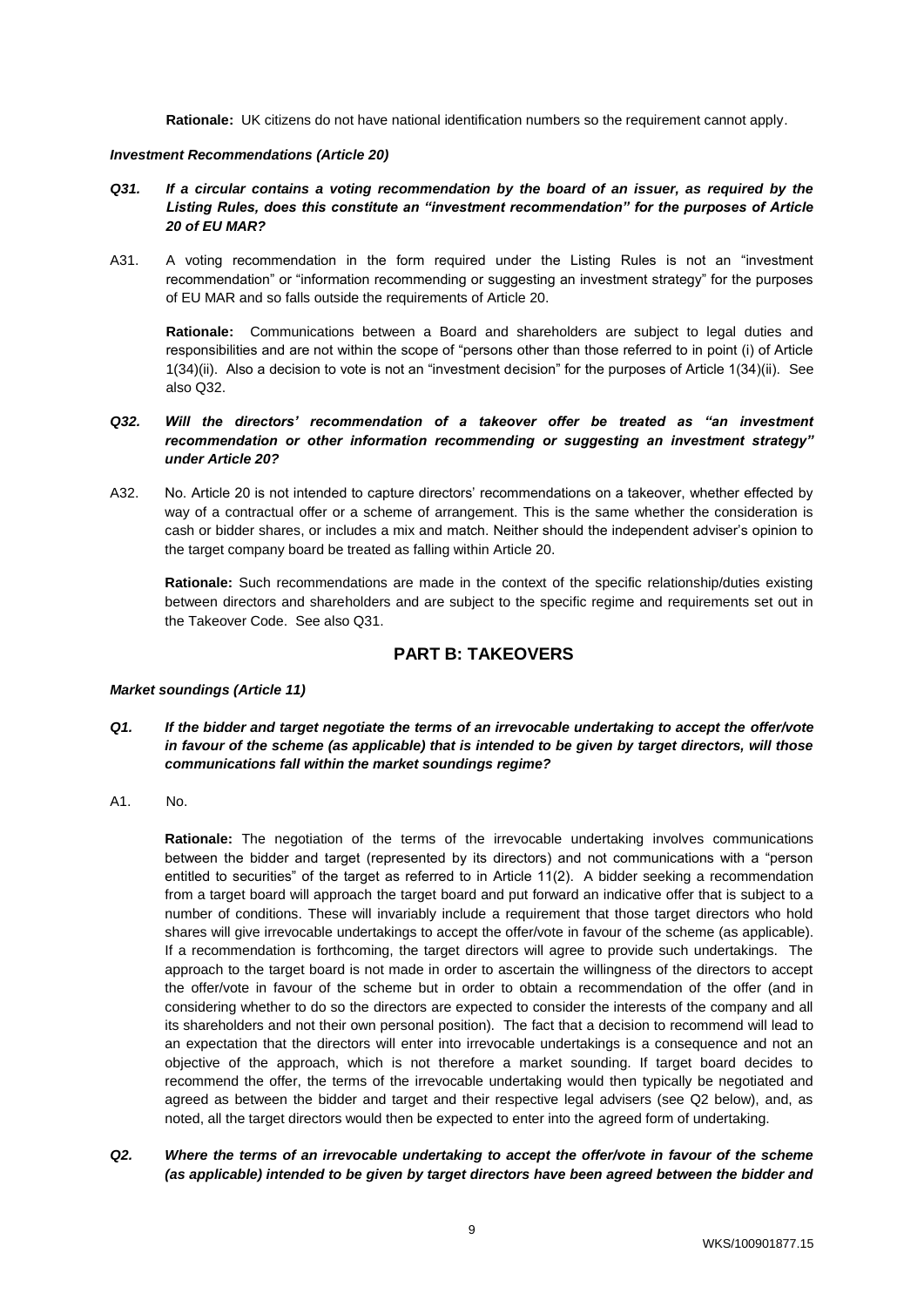#### *target as outlined above, will the provision of the agreed form irrevocable to the target directors fall within the market soundings regime?*

A2. No.

**Rationale:** This is merely an ancillary process relating to communications that have already taken place with the target directors (in their capacity as such) in connection with the proposed offer, including the negotiation of a form of irrevocable undertaking as between the bidder and target (as discussed above). In this context, the process (whether conducted directly by the bidder or by the target company) of providing the final form of irrevocable undertaking to the target directors and gathering executed copies of the same does not involve the communication of inside information "necessary to enable the…[target directors]…to form an opinion on their willingness to offer their securities" as referred to in Article 11(2).

## *Q3. Will communications between the bidder and shareholders with a view to seeking irrevocable undertakings to accept the offer/vote in favour of the scheme (as applicable) from them fall within the market soundings regime?*

A3. Yes, if the shareholders are not target directors (who are covered in Q1 and Q2 above).

**Rationale:** These would fall within Article 11(2) as they would involve wall-crossing such shareholders and, as referred to in Article 11(2), communicating inside information to them which is "necessary to enable the…[shareholders]…to form an opinion on their willingness to offer their securities".

# *Q4. In Article 11(2), is a communication within the market soundings regime only if it is made by the bidder – i.e. given the lack of equivalent to Article 11(1)(d)?*

A4. No. References to the bidder in Article 11(2) should be read as including references to persons clearly acting as the bidder's agent/on its behalf (e.g. its financial adviser or broker).

**Rationale:** To read the provisions of Article 11(2) more restrictively would produce an anomalous result.

## *Q5. Can market soundings be conducted other than in strict compliance with Article 11 and the Implementing Technical Standards?*

A5. Yes, non-compliance with the market sounding requirements (when a communication is within Article 11(1) or (2) and inside information is disclosed) does not automatically mean that the communication is unlawful or that the person making the communication is subject to sanctions simply on the basis of noncompliance. This is subject to the obligation under Article 11(3) which must be complied with in all cases (i.e. that the disclosing market participant must consider in advance whether the sounding will involve disclosure of inside information and make a written record of its conclusions and the reasons therefor).

**Rationale:** Recital (35) provides that "There should be no presumption that market participants who do not comply with this Regulation when conducting a market sounding have unlawfully disclosed inside information but they should not be able to take advantage of the exemption given to those who have complied with such provisions. The question whether they have infringed the prohibition against the unlawful disclosure of inside information should be analysed in light of all the relevant provisions of this Regulation…".

Article 11(4) states that "For the purposes of Article 10(1) [(unlawful disclosure)], disclosure of inside information made in the course of a market sounding shall be deemed to be made in the normal exercise of a person's employment, profession or duties where the disclosing market participant complies with paragraphs 3 and 5 of this Article" – i.e. compliance with the provisions of Article 11 is mandatory to fall within the safe harbour, but non-compliance does not automatically mean that there has been a breach of Article 10.

The fact that Article 30 (administrative sanctions) does not include reference to breach of Article 11 also lends weight to this analysis.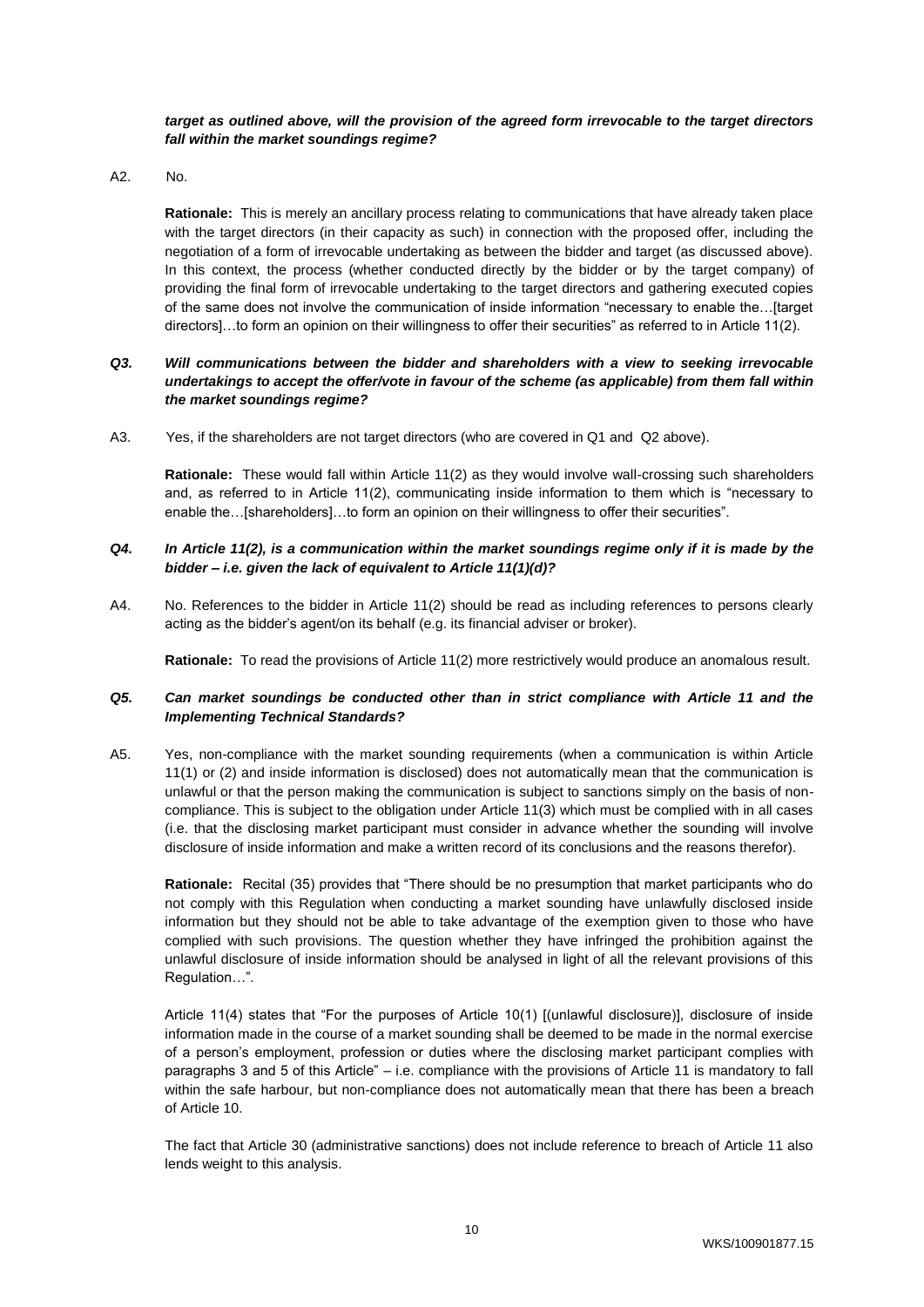Article 11(3) imposes a stand-alone obligation that is not specifically limited to the safe harbour set out in Article 11(4).

## **Stake-building on a takeover**

## *Q6. Will due diligence information that amounts to inside information preclude stake-building preannouncement as a result of Article 9(4)?*

A6. Article 9(4) is expressed not to apply in relation to stake-building. Therefore bidders cannot rely on Article 9(4) to stake-build pre announcement when in possession of any inside information (other than knowledge of their own intention to bid/stake-build – see Q7. above). Bidders will need to consider/apply their judgment on a case by case basis as to whether stake-building is otherwise permitted. For stakebuilding post-announcement, see Q9.

# *Q7. Will due diligence information that amounts to inside information cease to be inside information once a bid is announced if the bid price is in excess of the price effect the inside information had been expected to have (i.e. if the impact of any inside information would be absorbed by the bid premium)?*

A7. It will be necessary to consider this issue/apply judgment on a case-by-case basis to determine whether in a particular instance the information has ceased to be inside information. Where a recommended bid has been announced it may well be possible for the bidder to come to the view that the information is no longer inside information including on the basis that its impact will have been absorbed by the recommended price.

Where a non-recommended or hostile bidder has inside information about the target, it may also be possible for the bidder to come to the view that the bid price it has announced effectively absorbs the impact of that inside information, but it may be harder to reach this conclusion than on a recommended deal. However, once the defence document has been published by the target board it would normally be the case that the information is no longer inside information. Shareholders are required to be given sufficient information and advice to enable them to reach a properly informed decision on an offer; no relevant information should be withheld from them.

## **PDMR dealings (Article 19)**

## *Q8. Where a PDMR has entered into an irrevocable undertaking outside a closed period, can they satisfy that irrevocable undertaking during a closed period?*

A8. Yes.

**Rationale:** The point at which the PDMR conducts the transaction is the point at which they enter into the irrevocable undertaking rather than the point at which they satisfy it. Provided it is entered into outside a closed period it can therefore be satisfied during a closed period (see Q3 and Q4 in Part 1 of these Q&As).

It should also be noted that, where a bid is announced at the same time as interims/prelims are released, irrevocables that have been signed and held in escrow for release at the time of the bid being announced will not be treated as being dealings during the immediately preceding closed period as they only become effective upon release from escrow (at which point the closed period has ended).

# *Q9. During a closed period under Article 19(11) can a PDMR vote in favour of/enter into an irrevocable undertaking to vote in favour of a takeover conducted by way of scheme of arrangement?*

A9. Yes. Note, however, that where an irrevocable undertaking on a scheme includes an obligation to accept a contractual offer if the transaction structure is switched by the bidder, entering into the irrevocable undertaking should be treated in the same way as entering into an irrevocable undertaking in respect of a contractual offer (see Q 12. below).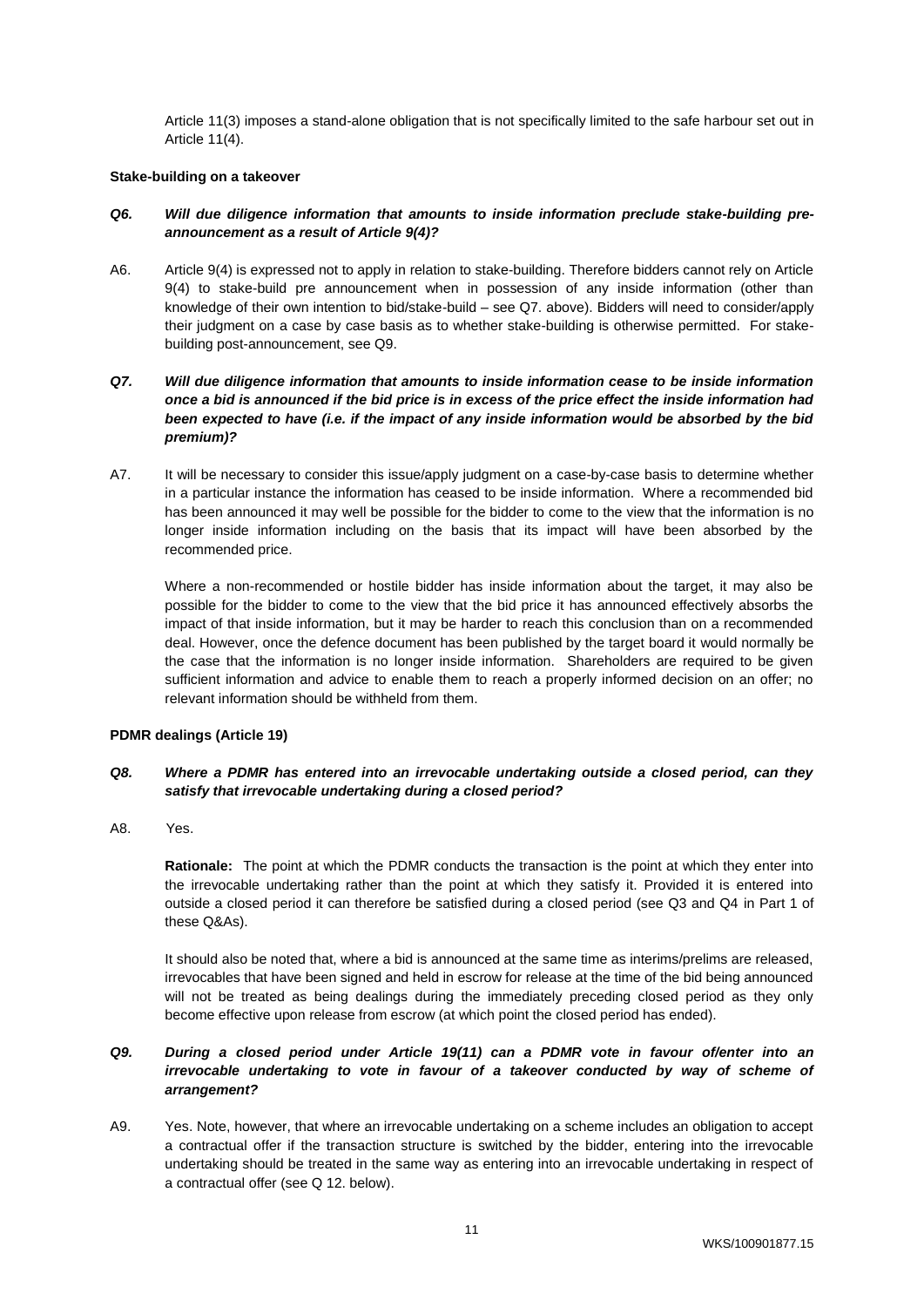**Rationale:** This does not involve the PDMR conducting a transaction within Article 19, but rather involves them voting/giving an undertaking to vote their shares in favour of the scheme of arrangement. In addition, the transfer of shares on completion of a scheme of arrangement by order of Court would not be restricted during a closed period as it would take place automatically by operation of law rather than being a trading by the PDMR (see Recital (61) to MAR).

## *Q10. During a closed period under Article 19(11) can a PDMR accept/enter into an irrevocable undertaking to accept a contractual takeover?*

A10. Unless an exemption applies, no.

**Rationale:** This involves the PDMR conducting a transaction within Article 19 (subject to Q10. above (i) where an acceptance is made during a closed period pursuant to an irrevocable undertaking which was entered into prior to commencement of the closed period or (ii) where an irrevocable is released from escrow at the point of announcement in the case of a bid which is announced at the same time as interims/prelims are released).

## *Q11. Do any of the matters referred to in Q9 or Q10, whether they occur within (if permitted) or outside a closed period, need to be disclosed in accordance with Article 19(1)?*

A11.1 Voting in favour of/entering into an irrevocable undertaking to vote in favour of a scheme does not need to be notified under Article 19(1).

**Rationale:** This does not involve a transaction being conducted on the account of the PDMR. In addition, no notification would be required in relation to the transfer of shares on completion of a scheme of arrangement by order of Court as the target company would be delisted upon the scheme becoming effective.

A11.2 Entering into an irrevocable undertaking to accept a contractual offer does not need to be notified under Article 19(1). Accepting a contractual offer (whether pursuant to an irrevocable undertaking or otherwise) does not need to be notified until the offer becomes wholly unconditional.

**Rationale:** Pursuant to Article 10(2)(i) of Regulation (EU) 2016/522 conditional transactions need only be notified on occurrence of the conditions and actual execution of the transaction. Even when the irrevocable undertaking is satisfied by submission of an acceptance of the offer, that acceptance remains conditional until the offer becomes unconditional. Notification would not therefore be required under Article 19(1) until the offer became wholly unconditional. Acceptances made by PDMRs prior to the offer becoming wholly unconditional should be notified by them when the offer becomes wholly unconditional, and acceptances by PDMRs made after the offer has become wholly unconditional should be notified when made.

Note that, notwithstanding this analysis in respect of MAR, disclosure of irrevocable undertakings and acceptance/approval levels would need to be announced in accordance with any applicable takeover legislation/regulation.

# **28 October 2016**